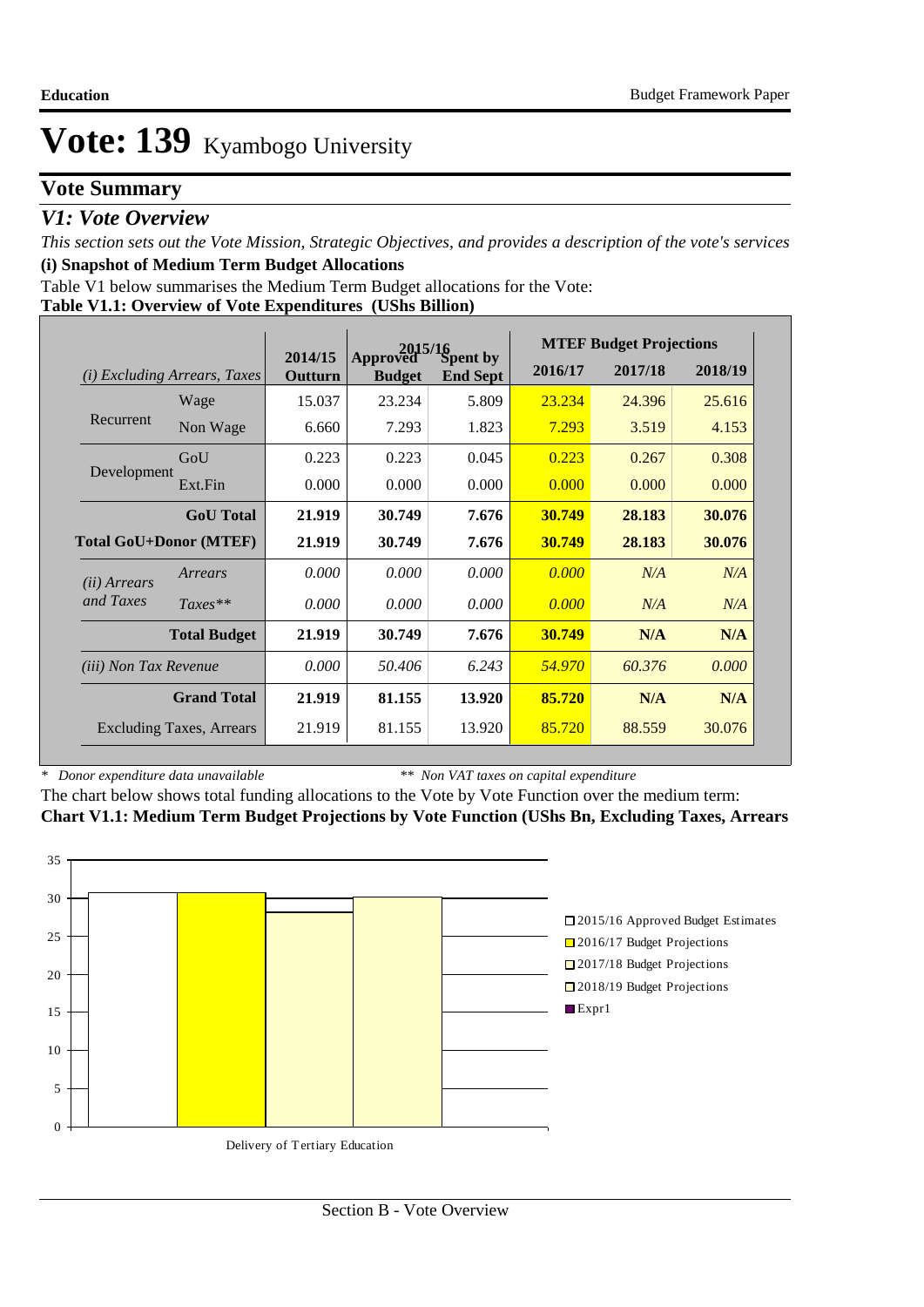### **Vote Summary**

#### **(ii) Vote Mission Statement**

The Vote's Mission Statement is:

*To advance and promote knowledge and development of skills in Science, Technology and Education; and in such other fields having regard to quality, equity, progress and transformation of society.The university upholds the following core values in its conduct of business: Quality;Ensuring high quality of service & service delivery.Eqity;Ensuring equal opportunity for all in its programmes,Integrity;production of a high sense of moral & ethical standards in all its dealings with* 

*stake holders & the public,Professionalism;To be oserved in all dealings and execution of its mandate.*

#### **(iii) Vote Outputs which Contribute to Priority Sector Outcomes**

The table below sets out the vote functions and outputs delivered by the vote which the sector considers as contributing most to priority sector outcomes.

| <b>Sector Outcome 1:</b>                                                   | <b>Sector Outcome 2:</b>                                                              | <b>Sector Outcome 3:</b>                                                              |
|----------------------------------------------------------------------------|---------------------------------------------------------------------------------------|---------------------------------------------------------------------------------------|
| <b>Improved quality and relevancy of</b><br><i>education at all levels</i> | <b>Improved</b> equitable access to education                                         | <b>Improved effectiveness and efficiency in</b><br>delivery of the education services |
| Vote Function: 07 51 Delivery of Tertiary Education                        |                                                                                       |                                                                                       |
| <b>Outputs Contributing to Outcome 1:</b>                                  | <b>Outputs Contributing to Outcome 2:</b>                                             | <b>Outputs Contributing to Outcome 3:</b>                                             |
| <b>Outputs Provided</b>                                                    | <b>Outputs Provided</b>                                                               | None                                                                                  |
| 075101 Teaching and Training                                               | 075103 Outreach                                                                       |                                                                                       |
|                                                                            | 075104 Students' Welfare                                                              |                                                                                       |
|                                                                            | Capital Purchases                                                                     |                                                                                       |
|                                                                            | 075180 Construction and rehabilitation of<br>learning facilities (Universities)       |                                                                                       |
|                                                                            | 075181 Lecture Room construction and<br>rehabilitation (Universities)                 |                                                                                       |
|                                                                            | 075182 Construction and Rehabilitation<br>of Accomodation Facilities                  |                                                                                       |
|                                                                            | 075184 Campus based construction and<br>rehabilitation (walkways,<br>plumbing, other) |                                                                                       |

#### **Table V1.2: Sector Outcomes, Vote Functions and Key Outputs**

## *V2: Past Vote Performance and Medium Term Plans*

*This section describes past and future vote performance, in terms of key vote outputs and plans to address sector policy implementation issues.* 

#### **(i) Past and Future Planned Vote Outputs**

#### *2014/15 Performance*

20,068 students trained  $&$  examined for both the post graduate  $&$  under graduate programmes,10 programmes reviewed & considered by senate,subscriptions made to two e-reesearch platforms,outreach activities including HIV/AIDS treatment & conselling to 504 members of the university & sorrounding community,students welfare supported through feeding of 2,574 students & accommodation of 1,500 students in the halls of residence & participation in inter university Africa games,interhall sports games & football league,13 new policies developed & approved by university council,Academic fieldwork , industrial training &school practice supported,academic functions of registration & fees payment automated,Renovations on west end dinning hall & paintingwas done,laptops were procured & supplied to administrative offices,Furniture for administrative units was procured.

#### *Preliminary 2015/16 Performance*

.278 -Post graduates & 22,384 undergraduate students have been trained & examuined. 3,492 students were examined at DEPE centres.24,280 examined at affiliated institutions.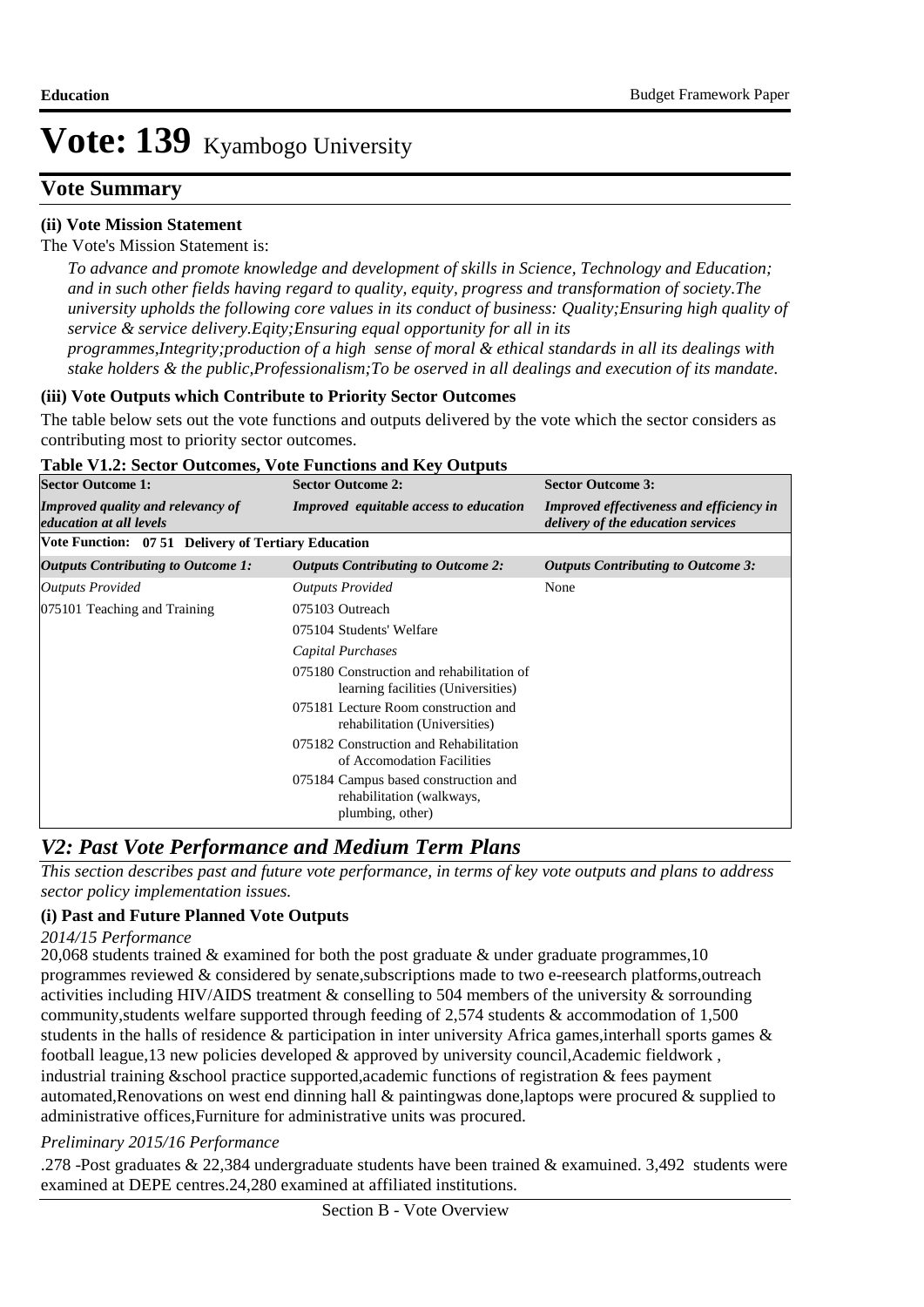### **Vote Summary**

Collaboration,linkages have been made between Kyambogo university & Korean government in Vocational skillsaffiliations & partnerships have been established. With Walugogo & Bikugu PTC.9 staff members were facilitated in research consultacy & knowledge generation this involved conferences & award research.-10 clinics of voluntary concelling & Testing were done.

-12 clinics of anti retroviral therapy was done.

-325 students were concelled & tested.The university was able to to feed 2,616 students & to accommodate 1,684 studentsin halls ofresidents. The university has managed to get guides who are paid on monthly basis to help out students with special Needs

1-Instuction materials have been procured to aid in teaching & learning ie Lab equipments & stationery.Timely payment of teaching claims for lecturers.Provision of university Academic calender by Academic registrar office to help in effective planning in teaching & learning.Provision of teaching time table to students in time.Facilitation of planned study travel tours to help in practical learning. 2-Extension of Internet services in the North & West end part of the university was done.

3-Up grading o Navision 2015 & training of Navision to university staff has been done,Integration of Navision with E-compus has also been done.The university is using electronic system for payments.The university has continued to use control measures such as quartely work plans & annual work plans & procurement plans to implement its budget.

4-Medical examination has been done to 2,294 new admitted students,drugs have been procured & medical services provided to 3,073 students & 2,241 staff & their dependants.

5-Evaluation & contracts meetings were held to procure both capital recurrent items items for the university..

Monthly procurement reports are submitted to PPDA.

6-University has adhered to legal requirements as per university & tertially institutions Act 2001 as amended in 2006.

7-Medical &Vetenary supplies which include animal feeds & drugs were supplied to the university farm.The university was able to supply departments with milk at acost on a daily basis.Practicles have been held at the farm by Department of Agriculture.

8-Quarterly progress reports have been submitted to the directorate of planning by six faculties & two schools.

9-several civil works on maintenance

were carried out in the university, servicing  $\&$  repairs of vehicles  $\&$  machinery were carried out.

Cleaning & sanitation services to the university was done ie compound maintenance.Utility were paid. 10-The university staff & students have adhered to university rules & regulations,policies & procedures such as Human resource policy,Financial regulations,students regulation hand book

11-107 progrommes were reviewed,52 programmes submitted to National council for higher education for reacreditation,over 30teacher training centres were cordinated & exams conducted,10 DEPE centres & 6 DESNEE centres have been cordinated..

12-Several policies have approved by council to guide the University operatios ie Human resource policy,quality assurance policy.

13-Kyambogo university is now at 39% staff establishment as compared to 30% establishment for previous year,the University is in the process of recruiting professors & lecturers on different programmes.

14-92 staff members are enrolled on Phd,35 staff are on Masters & 3 staff members are on post graduate. 15-The university has continued to adhere to NCHE guidelines as per the quality assurance mannual provided by NCHE.

16-kyambogo university has identified & budgeted for gender & disability issues

1-Instuction materials have been procured to aid in teaching & learning ie Lab equipments & stationery.Timely payment of teaching claims for lecturers.Provision of university Academic calender by Academic registrar office to help in effective planning in teaching & learning.Provision of teaching time table to students in time.Facilitation of planned study travel tours to help in practical learning.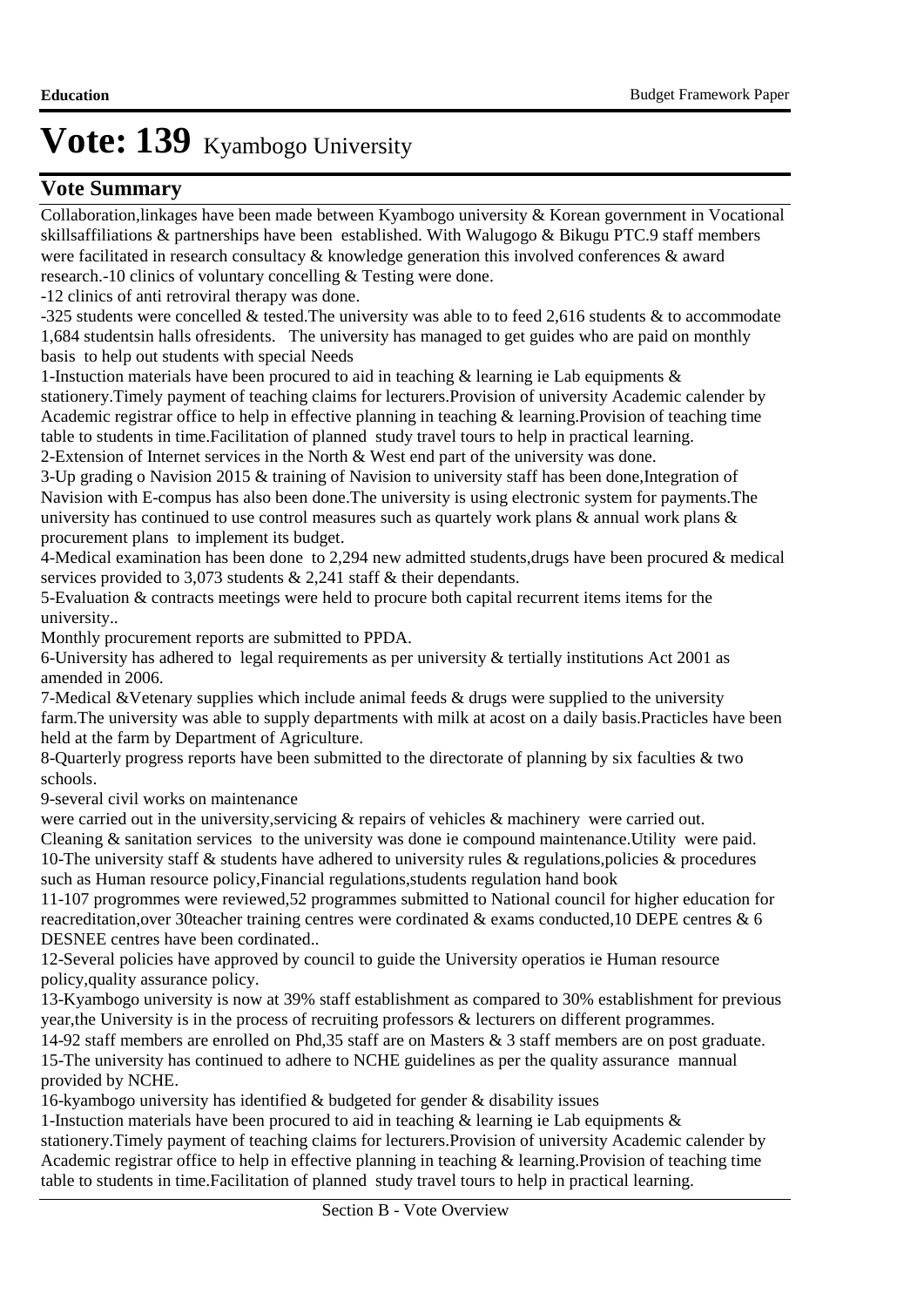### **Vote Summary**

2-Extension of Internet services in the North & West end part of the university was done.

3-Up grading o Navision 2015 & training of Navision to university staff has been done,Integration of Navision with E-compus has also been done.The university is using electronic system for payments.The university has continued to use control measures such as quartely work plans & annual work plans & procurement plans to implement its budget.

4-Medical examination has been done to 2,294 new admitted students,drugs have been procured & medical services provided to 3,073 students & 2,241 staff & their dependants.

5-Evaluation & contracts meetings were held to procure both capital recurrent items items for the university..

Monthly procurement reports are submitted to PPDA.

6-University has adhered to legal requirements as per university & tertially institutions Act 2001 as amended in 2006.

7-Medical &Vetenary supplies which include animal feeds & drugs were supplied to the university farm.The university was able to supply departments with milk at acost on a daily basis.Practicles have been held at the farm by Department of Agriculture.

8-Quarterly progress reports have been submitted to the directorate of planning by six faculties & two schools.

9-several civil works on maintenance

were carried out in the university, servicing  $\&$  repairs of vehicles  $\&$  machinery were carried out. Cleaning & sanitation services to the university was done ie compound maintenance.Utility were paid. 10-The university staff & students have adhered to university rules & regulations,policies & procedures such as Human resource policy,Financial regulations,students regulation hand book

11-107 progrommes were reviewed,52 programmes submitted to National council for higher education for reacreditation,over 30teacher training centres were cordinated & exams conducted,10 DEPE centres & 6 DESNEE centres have been cordinated..

12-Several policies have approved by council to guide the University operatios ie Human resource policy,quality assurance policy.

13-Kyambogo university is now at 39% staff establishment as compared to 30% establishment for previous year,the University is in the process of recruiting professors & lecturers on different programmes.

14-92 staff members are enrolled on Phd,35 staff are on Masters & 3 staff members are on post graduate.

15-The university has continued to adhere to NCHE guidelines as per the quality assurance mannual provided by NCHE.

16-kyambogo university has identified & budgeted for gender & disability issues-Interhalls competition was done.

-Unjversity basket ball league was conducted.

Rugby builup martches were done.

- Bishop stiwart open volley ball tounerment in Mbarara was held.

Association of uganda university sports annual general meeting was held.-Replacemrnt of 3 phase electrical consumer unit in ceremics \*and mechanical engineering dept.

-Repair of blown rrof at technological.

Toilet repairs in halls of residence & lecture rooms.

-Repair ofwater line to North hall toilets.

-Repairs of water line leackages to Nanziri,chemistry dept (Dark room), Teras flats.

-Renovation to brua hall from halls of residence to staff offices & work is 95% completion.Maintenance on roads has been undertaken this is mainly on minor road partches-11 computers with UPS were bought for medical centre,2 computers with UPS for Academic registrar,4 laptops for special Needs,1 printer for Norhed MVP1 projector for SOME was procured.6 chairs were procured for Faculty of Special Needs.4 chairs foir Norhed Enable project & 1 chair for Norhed MVP project.

150 stools & 60 Adsjutable tables/drawings for Lamds department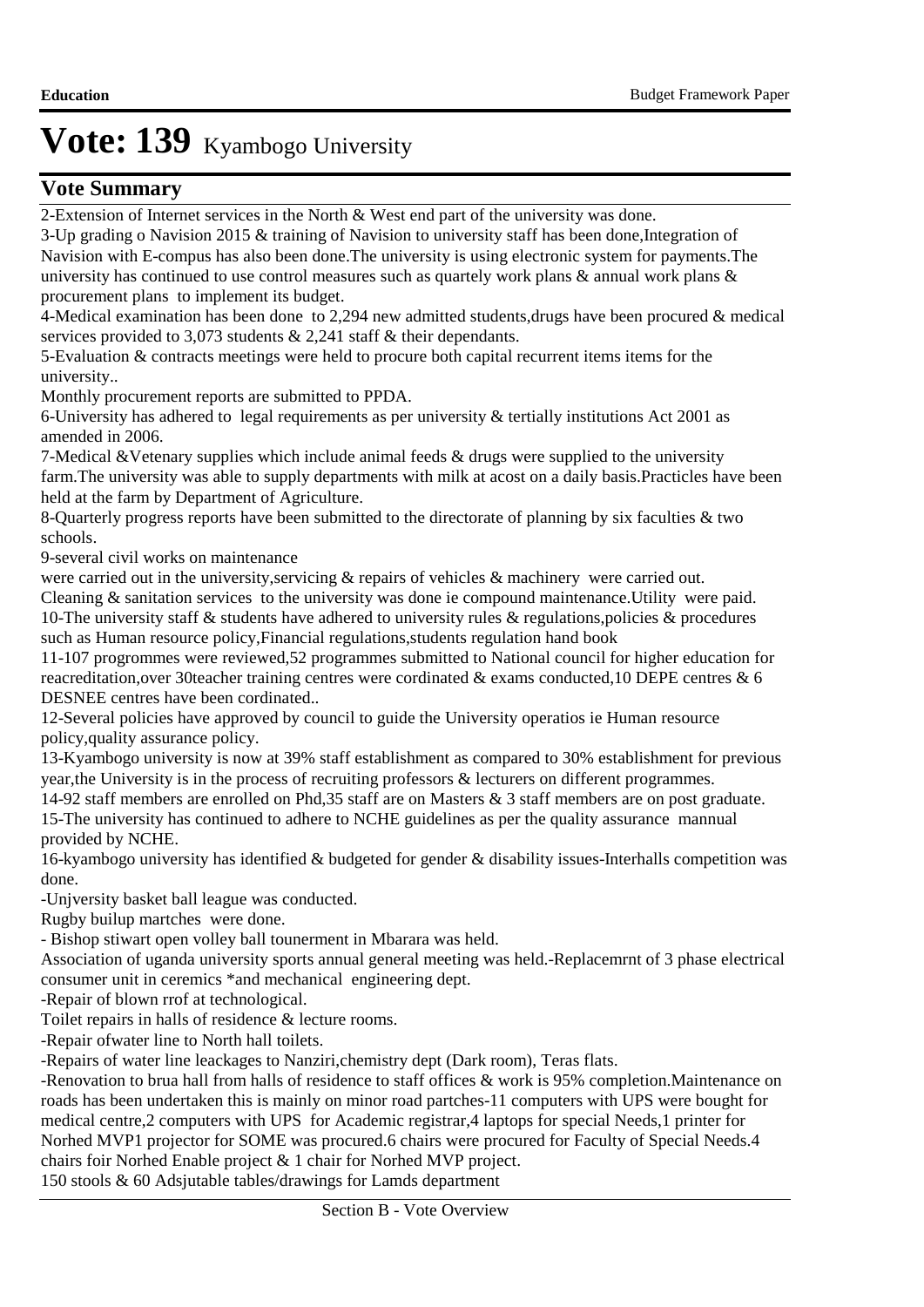## **Vote Summary**

were procured

# **Table V2.1: Past and 2016/17 Key Vote Outputs\***

|                                                        | 2015/16                                                                                                                                                                                                                                                                                                                                                                                                                                                                                                                                                                                                                                                                                                                                                                                                                                                                                                                |                                                                                                                                                                                                                                                                                                                                                                                                                                                                                                                                                                                                                                    | 2016/17                                                                                                                               |
|--------------------------------------------------------|------------------------------------------------------------------------------------------------------------------------------------------------------------------------------------------------------------------------------------------------------------------------------------------------------------------------------------------------------------------------------------------------------------------------------------------------------------------------------------------------------------------------------------------------------------------------------------------------------------------------------------------------------------------------------------------------------------------------------------------------------------------------------------------------------------------------------------------------------------------------------------------------------------------------|------------------------------------------------------------------------------------------------------------------------------------------------------------------------------------------------------------------------------------------------------------------------------------------------------------------------------------------------------------------------------------------------------------------------------------------------------------------------------------------------------------------------------------------------------------------------------------------------------------------------------------|---------------------------------------------------------------------------------------------------------------------------------------|
| Vote, Vote Function<br>Key Output                      | <b>Approved Budget and</b><br><b>Planned outputs</b>                                                                                                                                                                                                                                                                                                                                                                                                                                                                                                                                                                                                                                                                                                                                                                                                                                                                   | <b>Spending and Outputs</b><br><b>Achieved by End Sept</b>                                                                                                                                                                                                                                                                                                                                                                                                                                                                                                                                                                         | <b>Proposed Budget and</b><br><b>Planned Outputs</b>                                                                                  |
| Vote: 139 Kyambogo University                          |                                                                                                                                                                                                                                                                                                                                                                                                                                                                                                                                                                                                                                                                                                                                                                                                                                                                                                                        |                                                                                                                                                                                                                                                                                                                                                                                                                                                                                                                                                                                                                                    |                                                                                                                                       |
| Vote Function: 0751 Delivery of Tertiary Education     |                                                                                                                                                                                                                                                                                                                                                                                                                                                                                                                                                                                                                                                                                                                                                                                                                                                                                                                        |                                                                                                                                                                                                                                                                                                                                                                                                                                                                                                                                                                                                                                    |                                                                                                                                       |
| <b>Output: 075101</b>                                  | <b>Teaching and Training</b>                                                                                                                                                                                                                                                                                                                                                                                                                                                                                                                                                                                                                                                                                                                                                                                                                                                                                           |                                                                                                                                                                                                                                                                                                                                                                                                                                                                                                                                                                                                                                    |                                                                                                                                       |
| Description of Outputs:                                | 1-payment of teaching $&$ faculty Teaching allowances $&$<br>allowances.<br>2-purchase<br>periodicals<br>review of programmes.<br>Design, develop & launch<br>programmes in ICT, oil & gas<br>focused on current & future<br>5-<br>markets.<br>Submission of programmes for<br>accreditation.<br>6-promote<br>quality assurance in academics<br>& research activities.<br>7-identification of academic &<br>research institutions with<br>common areas of interest &<br>establishment of collaborative<br>8-<br>linkages.<br>Development of MoUS with<br>affiliated institutions.<br>$9-$<br>Creation of infrastructure &<br>facilities required for applied<br>research & consultancy in the<br>10-Review<br>university.<br>curricula for university<br>programmes & incorperate new<br>technologies & skills<br>development through applied<br>research.<br>11-Construct<br>appropriate workshops &<br>laboratories. | Instruction materials have been<br>of instruction materials, booke & procured278 -Post graduates & of instruction materials, books &<br>3-periodical 22,384 undergraduate students<br>4- have been trained $&$ examuined. <b>review of programmes.</b><br>3,492 Distance Education<br>students were examined at<br>DEPE centres.24,280 examined<br>at affiliated institutions.<br>Collaboration, linkages, affiliation<br>s & partnerships have been<br>established. In Walugogo &<br>Bikugu.9 staff members were<br>facilitated in research<br>consultacy & knowledge<br>generation this involved<br>conferences & award research | 1-payment of teaching & faculty<br>allowances.<br>2-purchase<br>3-periodical<br>periodicals                                           |
| Performance Indicators:                                |                                                                                                                                                                                                                                                                                                                                                                                                                                                                                                                                                                                                                                                                                                                                                                                                                                                                                                                        |                                                                                                                                                                                                                                                                                                                                                                                                                                                                                                                                                                                                                                    |                                                                                                                                       |
| No. of students graduating<br>No. of students examined | 8,787                                                                                                                                                                                                                                                                                                                                                                                                                                                                                                                                                                                                                                                                                                                                                                                                                                                                                                                  |                                                                                                                                                                                                                                                                                                                                                                                                                                                                                                                                                                                                                                    | 9,050                                                                                                                                 |
| No. of programmes offered                              | 47,667<br>113                                                                                                                                                                                                                                                                                                                                                                                                                                                                                                                                                                                                                                                                                                                                                                                                                                                                                                          |                                                                                                                                                                                                                                                                                                                                                                                                                                                                                                                                                                                                                                    | 48,143<br>123                                                                                                                         |
| Output Cost: UShs Bn:                                  | 30.062                                                                                                                                                                                                                                                                                                                                                                                                                                                                                                                                                                                                                                                                                                                                                                                                                                                                                                                 | UShs Bn:<br>3.776                                                                                                                                                                                                                                                                                                                                                                                                                                                                                                                                                                                                                  | <b>UShs Bn:</b><br>27.847                                                                                                             |
|                                                        |                                                                                                                                                                                                                                                                                                                                                                                                                                                                                                                                                                                                                                                                                                                                                                                                                                                                                                                        |                                                                                                                                                                                                                                                                                                                                                                                                                                                                                                                                                                                                                                    |                                                                                                                                       |
| Output: 075103<br>Description of Outputs:              | Outreach<br>conducting vommunity based<br>activities & organise workshops<br>in community service issues<br>involving staff members &<br>students                                                                                                                                                                                                                                                                                                                                                                                                                                                                                                                                                                                                                                                                                                                                                                      | -10 clinics of voluntary<br>concelling & Testing was done.<br>-12 clinics of anti retroviral<br>therapy was done.<br>-325 students were concelled $&$<br>tested.                                                                                                                                                                                                                                                                                                                                                                                                                                                                   | conducting community based<br>activities & organise workshops<br>in community service issues<br>involving staff members &<br>students |
| Output Cost: UShs Bn:                                  | 0.493                                                                                                                                                                                                                                                                                                                                                                                                                                                                                                                                                                                                                                                                                                                                                                                                                                                                                                                  | UShs Bn:<br>0.021                                                                                                                                                                                                                                                                                                                                                                                                                                                                                                                                                                                                                  | <b>UShs Bn:</b><br>0.471                                                                                                              |
| <b>Output: 075104</b>                                  | <b>Students' Welfare</b>                                                                                                                                                                                                                                                                                                                                                                                                                                                                                                                                                                                                                                                                                                                                                                                                                                                                                               |                                                                                                                                                                                                                                                                                                                                                                                                                                                                                                                                                                                                                                    |                                                                                                                                       |
| Description of Outputs:                                | 1-support to students cultural<br>$2 -$<br>, sports & games.<br>Accomodation & feeding to                                                                                                                                                                                                                                                                                                                                                                                                                                                                                                                                                                                                                                                                                                                                                                                                                              | The university was able to to<br>feed 2,616 students & to<br>accommodate 1,684 in halls of                                                                                                                                                                                                                                                                                                                                                                                                                                                                                                                                         | support to students cultural<br>sports & games.<br><b>Accomodation &amp; feeding to</b>                                               |

Section B - Vote Overview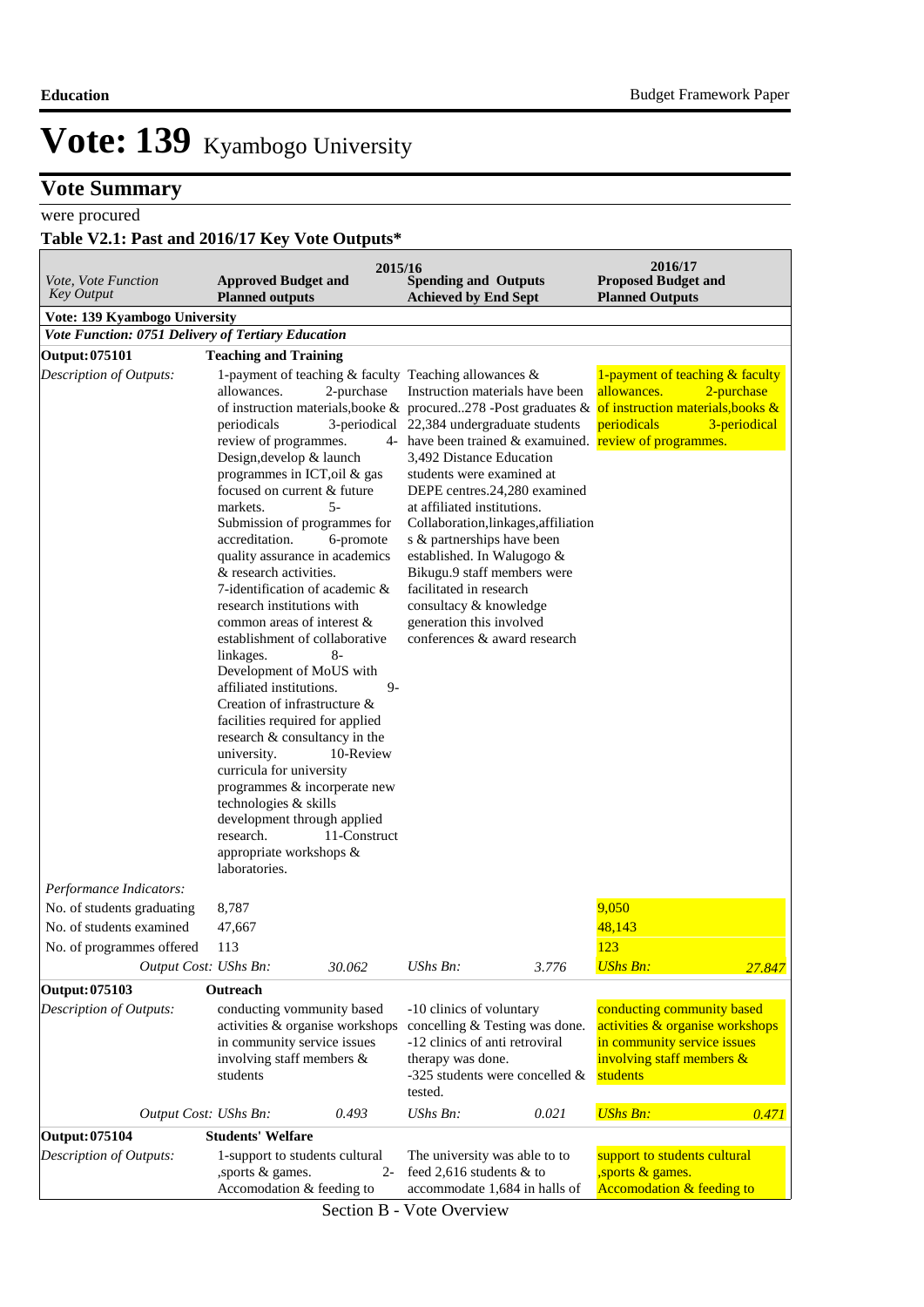## **Vote Summary**

| <i>Vote. Vote Function</i><br>Key Output     | <b>Approved Budget and</b><br><b>Planned outputs</b> | 2015/16      | <b>Spending and Outputs</b><br><b>Achieved by End Sept</b> |       | 2016/17<br><b>Proposed Budget and</b><br><b>Planned Outputs</b> |            |
|----------------------------------------------|------------------------------------------------------|--------------|------------------------------------------------------------|-------|-----------------------------------------------------------------|------------|
|                                              | students.                                            | 3-support to | residents.                                                 |       | students.                                                       | support to |
|                                              | students guild activities.                           |              |                                                            |       | students guild activities.                                      |            |
| Performance Indicators:                      |                                                      |              |                                                            |       |                                                                 |            |
| No. of students accomodated 1.450            |                                                      |              |                                                            |       |                                                                 |            |
| No. of students paid living<br>out allowance | 1.160                                                |              |                                                            |       | 1,160                                                           |            |
| No. of students                              |                                                      |              |                                                            |       | 1,450                                                           |            |
| accommodated                                 |                                                      |              |                                                            |       |                                                                 |            |
| Output Cost: UShs Bn:                        |                                                      | 1.976        | UShs $Bn$ :                                                | 0.425 | <b>UShs Bn:</b>                                                 | 2.008      |
| <b>Vote Function Cost</b>                    | <b>UShs Bn:</b>                                      |              | 81.155 UShs Bn:                                            |       | 7.676 <mark>UShs Bn:</mark>                                     | 83.720     |
| <b>Cost of Vote Services:</b>                | UShs $Bn$ :                                          |              | $81.155$ UShs Bn:                                          |       | 7.676 <i>UShs Bn:</i>                                           | 83.720     |

*\* Excluding Taxes and Arrears*

#### *2016/17 Planned Outputs*

Academic &administrative support to teaching & learning,strengthening the portifolio of academic programmes through programmes review & quality assurance,strengthen Academic & applied Research,participation of staff &students in community service,provision of adequate infrasructure & facilities,strengthening of ICT,sourcing & maintaining adequate,qualified & efficient staff,strategic marketing of the university,students welfare,achieving high employment rates for the university graduate

#### **Table V2.2: Past and Medum Term Key Vote Output Indicators\***

|                                                                                    |                           | 2015/16                 |                                      | <b>MTEF Projections</b> |         |         |
|------------------------------------------------------------------------------------|---------------------------|-------------------------|--------------------------------------|-------------------------|---------|---------|
| Vote Function Key Output<br><b>Indicators and Costs:</b>                           | 2014/15<br><b>Outturn</b> | <b>Approved</b><br>Plan | <b>Outturn by</b><br><b>End Sept</b> | 2016/17                 | 2017/18 | 2018/19 |
| Vote: 139 Kyambogo University                                                      |                           |                         |                                      |                         |         |         |
| Vote Function:0751 Delivery of Tertiary Education                                  |                           |                         |                                      |                         |         |         |
| No. of programmes offered                                                          |                           | 113                     |                                      | 123                     |         |         |
| No. of students examined                                                           |                           | 47,667                  |                                      | 48,143                  |         |         |
| No. of students graduating                                                         |                           | 8,787                   |                                      | 9.050                   |         |         |
| No. of students accommodated                                                       |                           |                         |                                      | 1,450                   |         |         |
| No. of students accomodated                                                        |                           | 1,450                   |                                      |                         |         |         |
| No. of students paid living out<br>allowance                                       |                           | 1,160                   |                                      | 1,160                   |         |         |
| No. of science blocks/laboratories<br>constructed                                  |                           | 49                      |                                      | $\overline{0}$          |         |         |
| No. of science blocks/laboratories<br>rehabilitated                                |                           | 18                      |                                      | $\overline{2}$          |         |         |
| No. of Lecture Halls constructed                                                   |                           | 12                      |                                      | 15                      |         |         |
| No. of Lecture Halls rehabilitated                                                 |                           | 20                      |                                      | 6                       |         |         |
| Area of library space constructed<br>(meters squared)                              |                           | 2,000                   |                                      | $\overline{0}$          |         |         |
| No. of scampus based infrastructure<br>developments undertaken                     |                           | 21                      |                                      | 24                      |         |         |
| Percentage of University Master<br>Plan infrastructure requirements<br>implemented |                           | 7                       |                                      | 10                      |         |         |
| <b>Vote Function Cost (UShs bn)</b>                                                | 21.919                    | 81.155                  | 7.676                                | 83.720                  | 88.559  | 30.076  |
| <b>Cost of Vote Services (UShs Bn)</b>                                             | 21.919                    | 81.155                  | 7.676                                | 83.720                  | 88.559  | 30.076  |

*Medium Term Plans*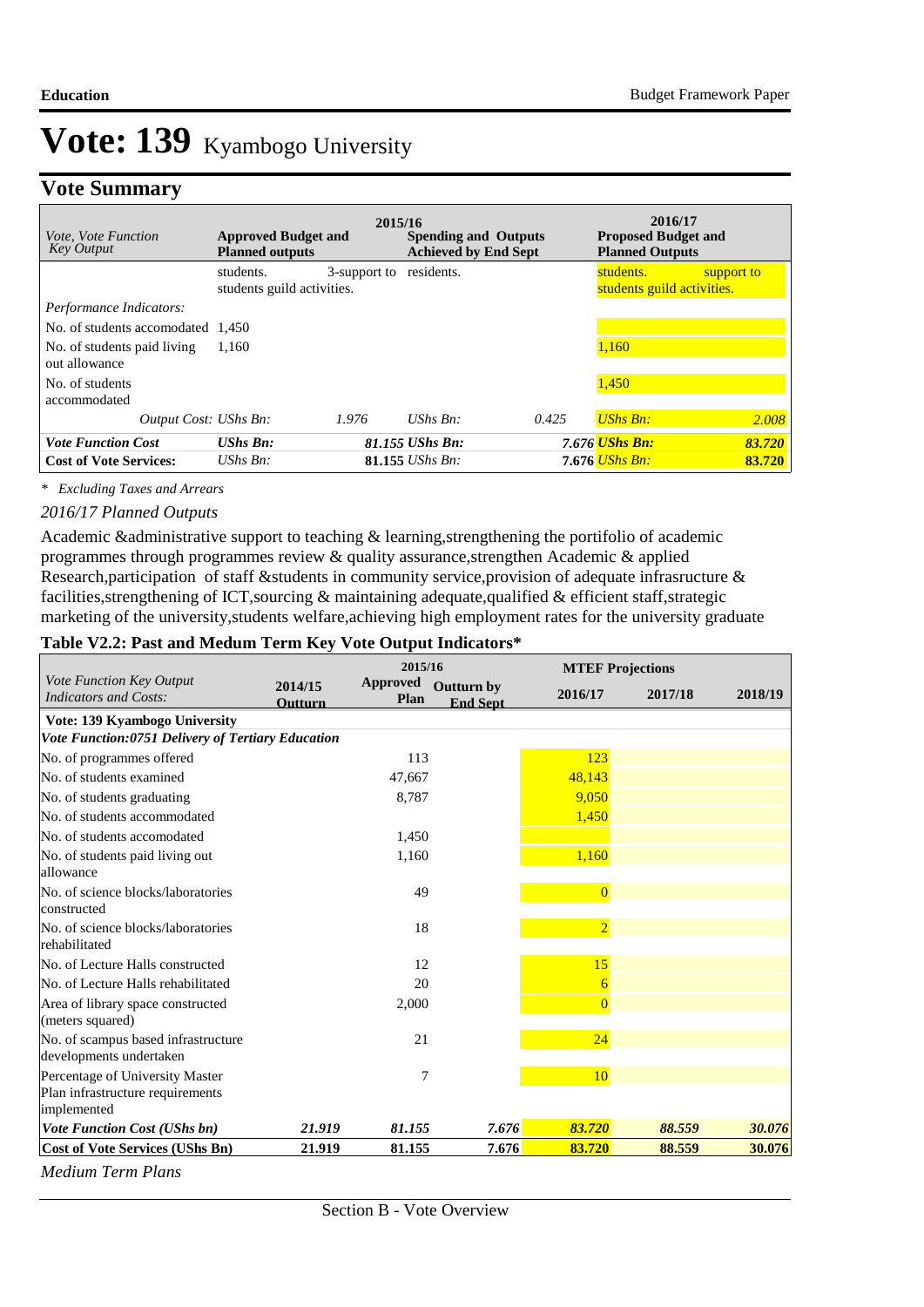### $V$ ote Summary

 Construction of central lecture block,IT infrastructural development,completion of infrastructure in the university master plan through assistance by ministry of Eduction Sport using AfDB grant .Recruitment of lecturers.

#### **(ii) Efficiency of Vote Budget Allocations**

Sensitise the staff on the approved financial management manual in order to strengthen tis implementation,control & accountability,the university will train the relevant staff on revenue management & students registration,ensure that funds are spent on thr core functions of the university in accordance with the approved budget estimate,revew & develop polic ies on the major expenditure programmes including ITSCP program, students placement, moderation  $\&$  scouting to make them more efficient, put more emphasis on formulation  $\&$  approval of a number of policies  $\&$  completing those that are under proocess in order to facilitate efficient running of the university programs,streamlining of appointments allocation of teaching & payment of part time allowances on a monthly payroll,introdece a quarterly news letter for the university to sensitise the public about kyambogo university programs, activities  $\&$  services this willgreatly strenthen the accountability of resources & improve the image of the university vby becoming the mouth piece for market programs & products of the university to the stake holders,

#### **Table V2.3: Allocations to Key Sector and Service Delivery Outputs over the Medium Term**

|                                 | $(i)$ Allocation (Shs Bn) |                                 |      | $(ii)$ % Vote Budget |          |                   |                                 |                    |
|---------------------------------|---------------------------|---------------------------------|------|----------------------|----------|-------------------|---------------------------------|--------------------|
| <b>Billion Uganda Shillings</b> |                           | 2015/16 2016/17 2017/18 2018/19 |      |                      |          |                   | 2015/16 2016/17 2017/18 2018/19 |                    |
| <b>Key Sector</b>               | 32.5                      | 30.3                            | 35.0 | 30.1                 |          | $41.6\%$ $36.2\%$ |                                 | $39.6\%$ $100.0\%$ |
| Service Delivery                | 32.5                      | 30.3                            | 35.0 | 30.1                 | $41.6\%$ | $\sqrt{36.2\%}$   |                                 | $39.6\%$ $100.0\%$ |

N/A

#### **Table V2.4: Key Unit Costs of Services Provided and Services Funded (Shs '000)**

#### **(iii) Vote Investment Plans**

Over the medium term the major capital purchase allocations from internally generated revenues shall be allocated to the construction of central lecture block which is estimated to cost 2.5 bn.In the year 2014/15 2 bn shall be allocated to this facility to anable consultancy for design of BOQs & construction of central lecture block.The vote shall also commit funds to to the tune of 1.8 bn to anable IT infrastructure developments in the financial year 2014/15 & will progressively commit funds to IT related equipment over the medium term to ensure that the university teaching,learning & research functions are IT driven.In addition to this the African Development bank through the Ministry of Education & sports shall over the the medium term complete infrastructure developments in line with the University master plan.

#### **Table V2.5: Allocations to Capital Investment over the Medium Term**

|                                           | $(i)$ Allocation (Shs Bn) |      |                                 | $(ii)$ % Vote Budget |           |                 |           |           |
|-------------------------------------------|---------------------------|------|---------------------------------|----------------------|-----------|-----------------|-----------|-----------|
| <b>Billion Uganda Shillings</b>           |                           |      | 2015/16 2016/17 2017/18 2018/19 |                      |           | 2015/16 2016/17 | 2017/18   | 2018/19   |
| Consumption Expendture (Outputs Provided) | 68.9                      | 74.6 | 75.2                            | 30.1                 | 88.1%     | $89.2\%$        | 85.0%     | $100.0\%$ |
| Grants and Subsidies (Outputs Funded)     | 3.9                       | 3.6  | 4.8                             |                      | 4.9%      | 4.3%            | $5.4\%$   |           |
| Investment (Capital Purchases)            | 5.4                       | 5.4  | 8.5                             |                      | 6.9%      | 6.5%            | $9.6\%$   |           |
| <b>Grand Total</b>                        | 78.2                      | 83.7 | 88.6                            | 30.1                 | $100.0\%$ | <b>100.0%</b>   | $100.0\%$ | $100.0\%$ |

#### Construction of central lecture block

#### **Table V2.6: Major Capital Investments**

| <b>Project, Programme</b>                              | 2015/16                                                                   |                                                                                                                                                                      | 2016/17                                              |
|--------------------------------------------------------|---------------------------------------------------------------------------|----------------------------------------------------------------------------------------------------------------------------------------------------------------------|------------------------------------------------------|
| <b>Vote Function Output</b><br><b>UShs Thousand</b>    | <b>Approved Budget, Planned</b><br><b>Outputs (Quantity and Location)</b> | <b>Proposed Budget, Planned</b><br><b>Actual Expenditure and</b><br><b>Outputs (Quantity and Location)</b><br><b>Outputs by September</b><br>(Quantity and Location) |                                                      |
| <b>Project 0369 Development of Kyambogo University</b> |                                                                           |                                                                                                                                                                      |                                                      |
| 075172 Government<br><b>Buildings and</b>              | Non residential building.<br>renovated & maintained.                      | -Replacement of 3 phase<br>electrical consumer unit in                                                                                                               | Non residential building.<br>constructed.renovated & |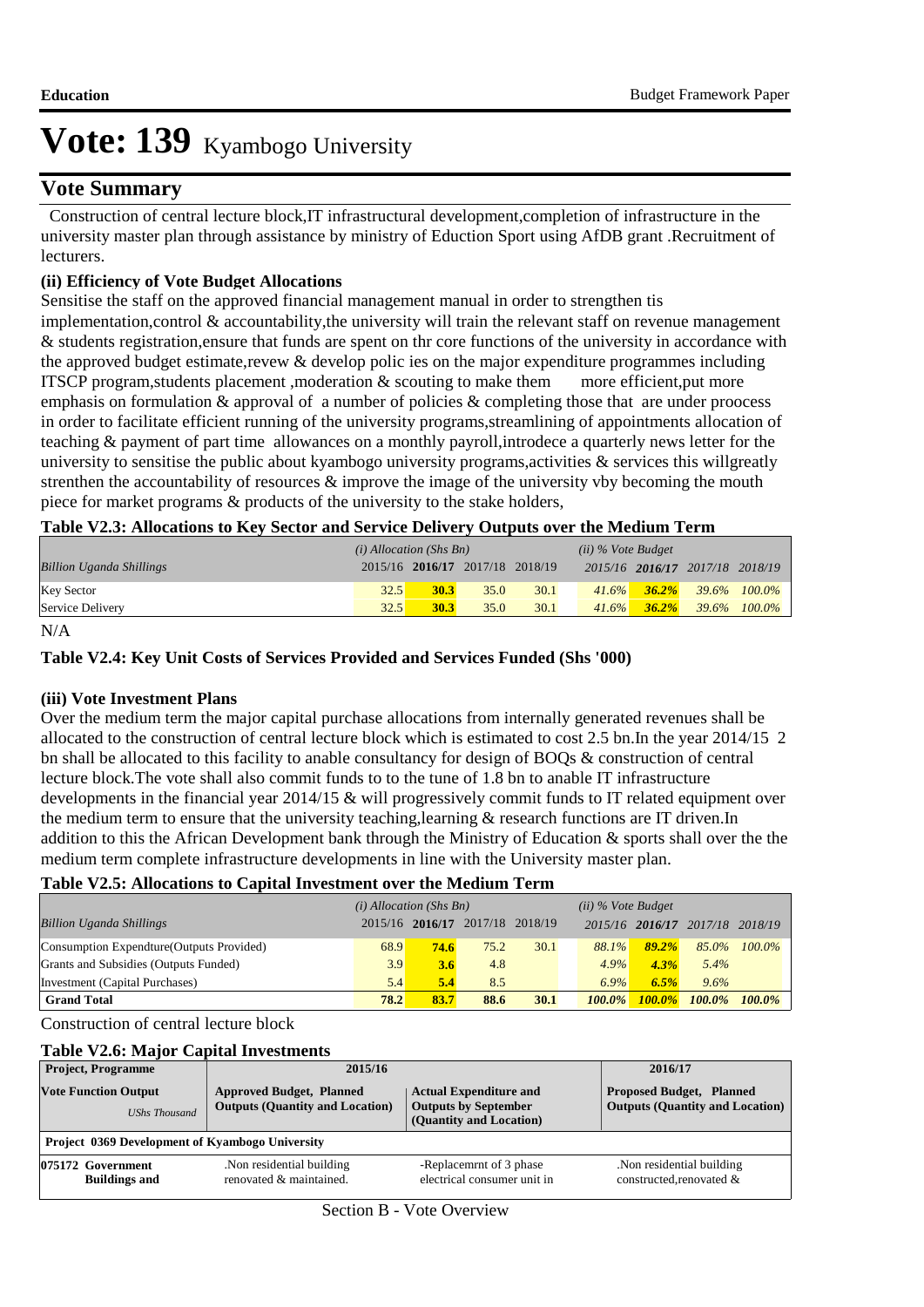### **Vote Summary**

|                                         | <b>Project, Programme</b>                                            | 2015/16                                                                   | 2016/17                                                                                                                                                                                                                                                                                                                                                                                                       |                                                                           |
|-----------------------------------------|----------------------------------------------------------------------|---------------------------------------------------------------------------|---------------------------------------------------------------------------------------------------------------------------------------------------------------------------------------------------------------------------------------------------------------------------------------------------------------------------------------------------------------------------------------------------------------|---------------------------------------------------------------------------|
|                                         | <b>Vote Function Output</b><br><b>UShs Thousand</b>                  | <b>Approved Budget, Planned</b><br><b>Outputs (Quantity and Location)</b> | <b>Actual Expenditure and</b><br><b>Outputs by September</b><br>(Quantity and Location)                                                                                                                                                                                                                                                                                                                       | <b>Proposed Budget, Planned</b><br><b>Outputs (Quantity and Location)</b> |
| Administrative<br><b>Infrastructure</b> |                                                                      |                                                                           | ceremics *and mechanical<br>engineering dept.<br>-Repair of blown rrof at<br>technological.<br>Toilet repairs in halls of<br>residence & lecture rooms.<br>-Repair ofwater line to North<br>hall toilets.<br>-Repairs of water line leackages<br>to Nanziri, chemistry dept (Dark<br>room), Teras flats.<br>-Renovation to brua hall from<br>halls of residence to staff offices<br>& work is 95% completion. | maintained.                                                               |
|                                         | <b>Total</b>                                                         | 2,162,845                                                                 | 34,569                                                                                                                                                                                                                                                                                                                                                                                                        | 2,162,845                                                                 |
|                                         | <b>GoU</b> Development                                               | 162,845                                                                   | 34,569                                                                                                                                                                                                                                                                                                                                                                                                        | 162,845                                                                   |
|                                         | <b>External Financing</b>                                            | $\theta$                                                                  | $\theta$                                                                                                                                                                                                                                                                                                                                                                                                      | 0                                                                         |
|                                         | NTR                                                                  | 2,000,000                                                                 | $\theta$                                                                                                                                                                                                                                                                                                                                                                                                      | 2,000,000                                                                 |
|                                         | 075177 Purchase of<br><b>Specialised</b><br>Machinery &<br>Equipment | Office & IT equipment<br>procured                                         | 1 projector for SOME was<br>procured                                                                                                                                                                                                                                                                                                                                                                          | Office & IT equipment<br>procured                                         |
|                                         | <b>Total</b>                                                         | 49,900                                                                    | 10,000                                                                                                                                                                                                                                                                                                                                                                                                        | 719,500                                                                   |
|                                         | <b>GoU</b> Development                                               | 0                                                                         | 10,000                                                                                                                                                                                                                                                                                                                                                                                                        | 60,000                                                                    |
|                                         | <b>External Financing</b>                                            | 0                                                                         | 0                                                                                                                                                                                                                                                                                                                                                                                                             | $\theta$                                                                  |
|                                         | NTR                                                                  | 49,900                                                                    | 0                                                                                                                                                                                                                                                                                                                                                                                                             | 659,500                                                                   |
|                                         | 075179 Acquisition of Other<br><b>Capital Assets</b>                 | Other structures priocured                                                | Perimeter fencing from<br>ceremicsvia pearl & Kuluhya<br>hall.                                                                                                                                                                                                                                                                                                                                                | Other structures priocured                                                |
|                                         | <b>Total</b>                                                         | 2,143,500                                                                 | 0                                                                                                                                                                                                                                                                                                                                                                                                             | 1,311,500                                                                 |
|                                         | <b>GoU</b> Development                                               | 0                                                                         | 0                                                                                                                                                                                                                                                                                                                                                                                                             | 0                                                                         |
|                                         | <b>External Financing</b>                                            | 0                                                                         | 0                                                                                                                                                                                                                                                                                                                                                                                                             | 0                                                                         |
|                                         | <b>NTR</b>                                                           | 2,143,500                                                                 | 0                                                                                                                                                                                                                                                                                                                                                                                                             | 1,311,500                                                                 |

#### **(iv) Vote Actions to improve Priority Sector Outomes**

Academic &administrative support to teaching & learning(30bn),strengthening the portifolio of academic programmes through programmes review & quality assurance(1bn),strengthen Academic & applied Research(1bn),participation of staff &students in community service(1bn),provision of adequate infrasructure & facilities(8bn), strengthening of ICT(1.5bn), sourcing & maintaining adequate, qualified & efficient staff(23bn),strategic marketing of the university(1bn),students welfare(5bn),achieving high employment rates for the university graduates(1bn).

#### **Table V2.7: Priority Vote Actions to Improve Sector Performance**

### *V3 Proposed Budget Allocations for 2016/17 and the Medium Term*

*This section sets out the proposed vote budget allocations for 2016/17 and the medium term, including major areas of expenditures and any notable changes in allocations.* 

#### **Table V3.1: Past Outturns and Medium Term Projections by Vote Function\***

|                                                                           |         | 2015/16        | <b>MTEF Budget Projections</b> |
|---------------------------------------------------------------------------|---------|----------------|--------------------------------|
|                                                                           | 2014/15 | Appr. Spent by |                                |
| $\Gamma_{\text{action}}$ $D$ $V_{\text{oto}}$ $\Omega_{\text{vortivity}}$ |         |                |                                |

**Section B - Vote Overview**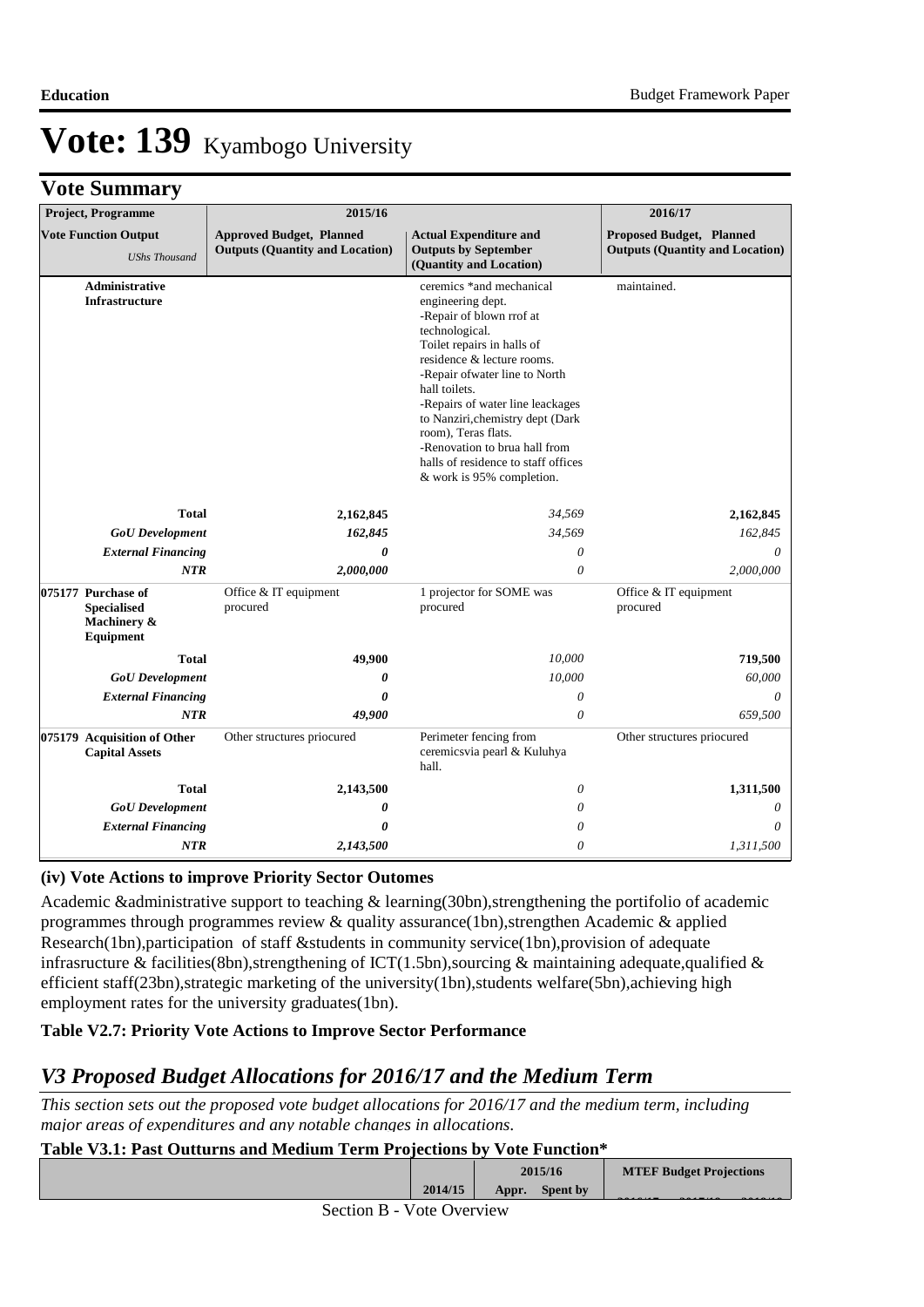### **Vote Summary**

|                                     | <b>Outturn</b> |        | <b>Budget</b> End Sept | 2016/17 | 2017/18 | 2018/19 |
|-------------------------------------|----------------|--------|------------------------|---------|---------|---------|
| Vote: 139 Kyambogo University       |                |        |                        |         |         |         |
| 0751 Delivery of Tertiary Education | 21.919         | 81.155 | 7.676                  | 83.720  | 88.559  | 30.076  |
| Total for Vote:                     | 21.919         | 81.155 | 7.676                  | 83.720  | 88.559  | 30.076  |

#### **(i) The Total Budget over the Medium Term**

Academic &administrative support to teaching & learning(30bn),strengthening the portifolio of academic programmes through programmes review & quality assurance(1bn),strengthen Academic & applied Research(1bn),participation of staff &students in community service(1bn),provision of adequate infrasructure & facilities(8bn), strengthening of ICT(1.5bn), sourcing & maintaining adequate, qualified & efficient staff(23bn),strategic marketing of the university(1bn),students welfare(5bn),achieving high employment rates for the university graduates(1bn).

#### **(ii) The major expenditure allocations in the Vote for 2016/17**

The major expenditure allocation goes to teaching &learning ,research consultancy & publications.The administration & support services to teaching,research & consultancy has the biggest chunk worth 61.% of the total budget catering for staff emoluments in form of salaries & allowances.The total budget for salaries is 21 bn with government meeting 71 % of this the university tops up the rest through non tax revenue.The university will also be spending 12 % of the total budget on capital development  $\&$  500 m on staff development.

#### **(iii) The major planned changes in resource allocations within the Vote for 2016/17** N/A

#### **Table V3.2: Key Changes in Vote Resource Allocation**

|                               | 2016/17                              |                                                       | <b>Changes in Budget Allocations and Outputs from 2015/16 Planned Levels:</b><br>2017/18 | 2018/19  | <b>Justification for proposed Changes in</b><br><b>Expenditure and Outputs</b> |
|-------------------------------|--------------------------------------|-------------------------------------------------------|------------------------------------------------------------------------------------------|----------|--------------------------------------------------------------------------------|
|                               |                                      | Vote Function:0701 Delivery of Tertiary Education     |                                                                                          |          |                                                                                |
| Output:                       |                                      | 0751 01 Teaching and Training                         |                                                                                          |          |                                                                                |
| <b>UShs Bn:</b>               |                                      | $-2.215$ UShs Bn:                                     | $4.082$ UShs Bn:                                                                         |          | <b>0.014</b> Facilitation for teaching and training                            |
|                               | <b>Facilitation for teaching and</b> |                                                       |                                                                                          |          | will be covered by the NTR                                                     |
|                               | training will be covered by          |                                                       |                                                                                          |          |                                                                                |
| the NTR                       |                                      |                                                       |                                                                                          |          |                                                                                |
| Output:                       |                                      | 0751 02 Research, consultancy and publications        |                                                                                          |          |                                                                                |
| <b>UShs Bn:</b>               |                                      | $-0.467$ UShs Bn:                                     | $-0.574$ UShs Bn:                                                                        | $-0.774$ |                                                                                |
|                               |                                      |                                                       |                                                                                          |          |                                                                                |
| Output:                       |                                      | 0751 05 Administration and Support Services           |                                                                                          |          |                                                                                |
| <b>UShs Bn:</b>               |                                      | $4.021$ UShs Bn:                                      | $4.442$ UShs Bn.                                                                         |          | -35.557 Additional recruitment especially in                                   |
| <b>Additional recruitment</b> |                                      |                                                       |                                                                                          |          | engineering, Science, Education, Special                                       |
| especially in engineering,    |                                      |                                                       |                                                                                          |          | Needs and Vocational studies: and                                              |
|                               | Science, Education, Special          |                                                       |                                                                                          |          | subvention to the University to supervise                                      |
| <b>Needs and Vocational</b>   |                                      |                                                       |                                                                                          |          | and moderate progammes of PTCs,                                                |
|                               | studies; and subvention to           |                                                       |                                                                                          |          | NTCs and ECDs                                                                  |
|                               | the University to supervise          |                                                       |                                                                                          |          |                                                                                |
|                               | and moderate progammes of            |                                                       |                                                                                          |          |                                                                                |
| <b>PTCs, NTCs and ECDs</b>    |                                      |                                                       |                                                                                          |          |                                                                                |
| Output:                       |                                      | 0751 77 Purchase of Specialised Machinery & Equipment |                                                                                          |          |                                                                                |
| <b>UShs Bn:</b>               |                                      | $0.670$ UShs Bn:                                      | $0.411$ UShs Bn:                                                                         | $-0.050$ |                                                                                |
| Output:                       |                                      | 0751 79 Acquisition of Other Capital Assets           |                                                                                          |          |                                                                                |
| <b>UShs Bn:</b>               |                                      | $-0.832$ UShs Bn:                                     | $-1.700$ UShs Bn:                                                                        | $-2.144$ |                                                                                |

### *V4: Vote Challenges for 2016/17 and the Medium Term*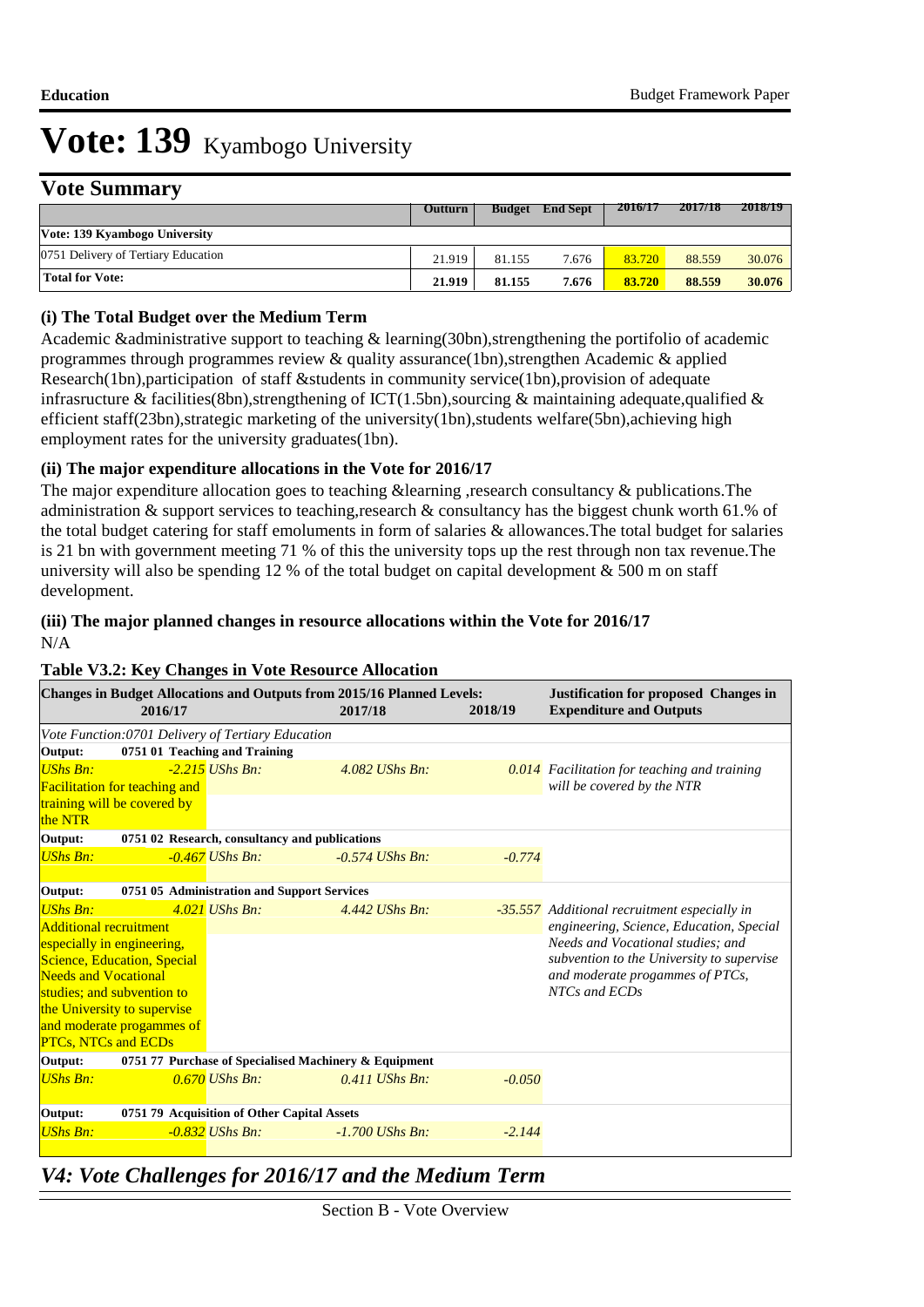### **Vote Summary**

*This section sets out the major challenges the vote faces in 2016/17 and the medium term which the vote has been unable to address in its spending plans.*

There is still challene for intra structure to help in students learning this has lead to reduction in students numbers

#### **Table V4.1: Additional Output Funding Requests**

| <b>Additional Requirements for Funding and</b><br><b>Outputs in 2016/17:</b> | <b>Justification of Requirement for</b><br><b>Additional Outputs and Funding</b> |  |  |  |  |
|------------------------------------------------------------------------------|----------------------------------------------------------------------------------|--|--|--|--|
| <i>Vote Function:0701 Delivery of Tertiary Education</i>                     |                                                                                  |  |  |  |  |
| 0751 01 Teaching and Training<br>Output:                                     |                                                                                  |  |  |  |  |
| UShs Bn:                                                                     | It will improve on quality of graduates & service delivery.                      |  |  |  |  |
|                                                                              |                                                                                  |  |  |  |  |

*This section discusses how the vote's plans will address and respond to the cross-cutting policy, issues of gender and equity; HIV/AIDS; and the Environment, and other budgetary issues such as Arrears and NTR..* 

#### **(i) Cross-cutting Policy Issues**

| (i) Gender and Equity    |                                                                                                                                                                                                                                                             |  |  |  |  |  |  |
|--------------------------|-------------------------------------------------------------------------------------------------------------------------------------------------------------------------------------------------------------------------------------------------------------|--|--|--|--|--|--|
| Objective:               | 1. Implement the 1.5 point mark on admission of female student.<br>2. Training female student $&$ staff leadsership positions.<br>3. Encourage staff to participate in gender budgeting.<br>4. Conduct gender budgeting workshops                           |  |  |  |  |  |  |
| Issue of Concern:        |                                                                                                                                                                                                                                                             |  |  |  |  |  |  |
|                          | <b>Proposed Intervensions</b>                                                                                                                                                                                                                               |  |  |  |  |  |  |
|                          | <b>Budget Allocations UGX billion</b>                                                                                                                                                                                                                       |  |  |  |  |  |  |
|                          | Performance Indicators                                                                                                                                                                                                                                      |  |  |  |  |  |  |
| (ii) HIV/AIDS            |                                                                                                                                                                                                                                                             |  |  |  |  |  |  |
|                          | <b>Objective:</b> 5-conducting outreaches in the community 6-compiling $\&$ writing monthly reports.                                                                                                                                                        |  |  |  |  |  |  |
| <b>Issue of Concern:</b> |                                                                                                                                                                                                                                                             |  |  |  |  |  |  |
|                          | <b>Proposed Intervensions</b>                                                                                                                                                                                                                               |  |  |  |  |  |  |
|                          | <b>Budget Allocations UGX billion</b>                                                                                                                                                                                                                       |  |  |  |  |  |  |
|                          | Performance Indicators                                                                                                                                                                                                                                      |  |  |  |  |  |  |
|                          | <b>Objective:</b> 1-Mobilising community on HIV consellin testing<br>2-Anti retro viral therapy services $\&$ safe<br>male medical circumsicion services 3-conducting HIV conselling, testing, linking clients to care<br>& support 4- Follow up of clients |  |  |  |  |  |  |
| Issue of Concern:        |                                                                                                                                                                                                                                                             |  |  |  |  |  |  |

*Proposed Intervensions*